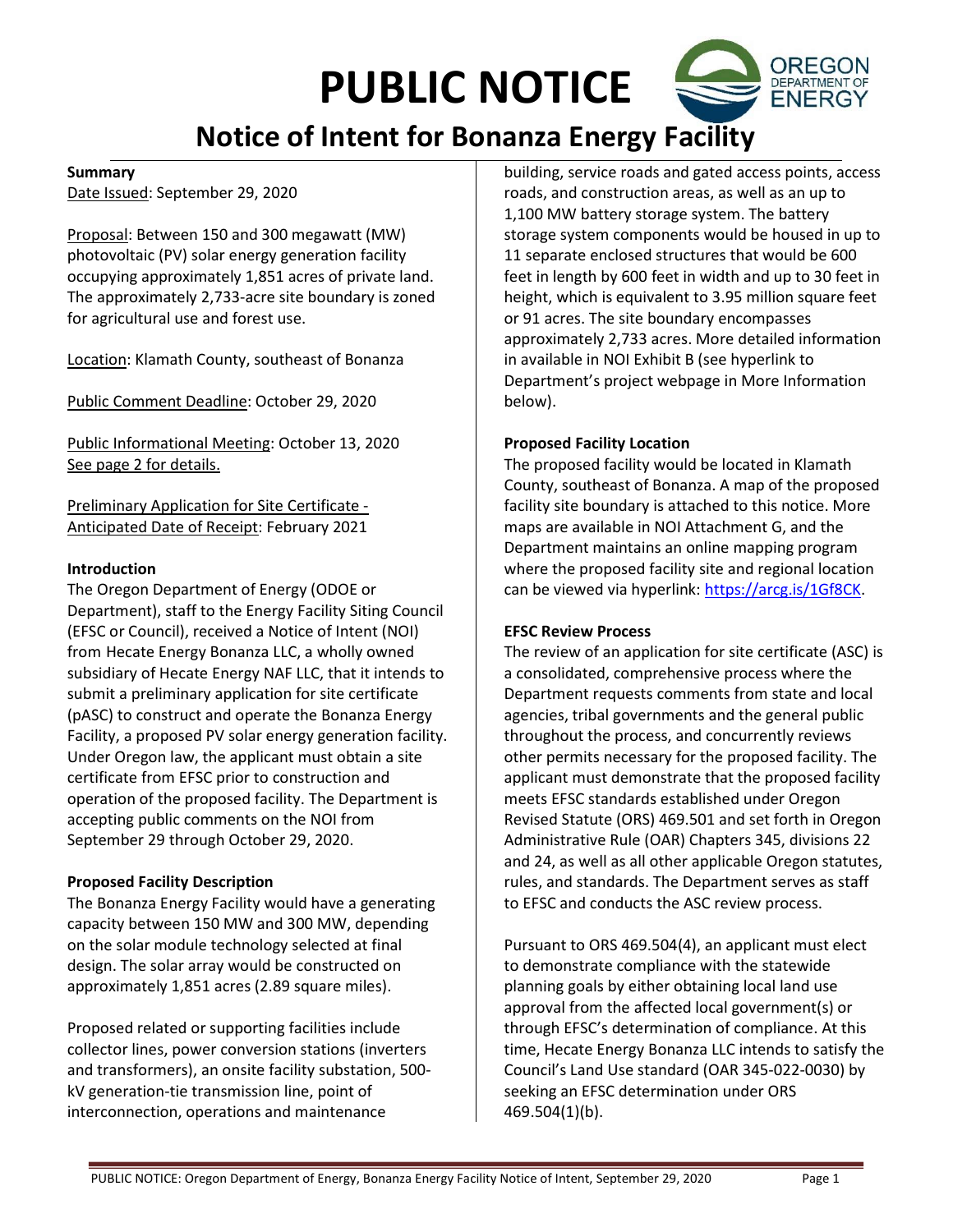#### Public Participation

There are several opportunities for public participation and comment during the EFSC process. The first is the public comment period on the NOI, which is currently open. The Department and applicant will host a public informational meeting on October 13, 2020. Informational meetings provide an opportunity for the public to ask questions about the proposed facility and review process.

Another public informational meeting will be held after the application is determined to be complete. After the release of the Department's draft proposed order, a public hearing will be held that will provide an opportunity for the public to provide oral testimony on the proposed facility.

The purpose of NOI and ASC informational meetings is for the Department and applicant to provide information about the proposed facility and EFSC review process to the general public, which differs from a public hearing, where the purpose is to provide the general public an opportunity to provide oral comments to the Council and Hearing Officer on the ASC and DPO. The Department will provide notice of all future public informational meetings and hearings.

#### Notice of Intent

The NOI provides notice to the Department and the public that the applicant intends to submit an ASC in the future. The NOI contains preliminary information about the proposed facility and provides an opportunity for the public, state and local governments and Tribal governments to comment on the NOI.

This Public Notice initiates the first public comment period in the EFSC process, extending from September 29 through October 29, 2020.

#### Comment Period and Informational Meeting

Public comments on the NOI are encouraged to help the applicant identify issues and concerns early in the process.

Comments on the NOI are due by October 29, 2020, and must be submitted in writing by U.S. mail, e-mail, or by fax. Please send comments to:

Katie Clifford, Senior Siting Analyst Oregon Department of Energy 550 Capital Street NE Salem, OR 97301 Phone: 503-302-0267 Fax: 503-373-7806 Email: katie.clifford@oregon.gov

Public comments on the NOI may be given in person at the meeting. The informational meeting will be held on October 13, 2020 at 5:30 pm via WebEx. To participate, you may use one of the options below:

# WebEx Link:

https://odoe.webex.com/odoe/onstage/g.php ?MTID=ea1d74ea5185c111d90afdef86d73e13 1

By phone: 1-408-418-9388 Access Code: 173 675 5135

Please Note: The submission of comments does not automatically register your contact information to receive notices. If you would like to receive notices for this proposed facility or any other EFSC project, and have not already done so, please follow the instructions in the next section.

## Receipt of this Notice:

You are receiving this notice because:

- 1. You own property within or adjacent to (within 500 feet) the property on which the proposed facility would be located. You will automatically receive all future EFSC notices for this facility if the site boundary remains the same.
- 2. You have previously signed up via ClickDimensions to receive notices on this facility, or all facilities.

#### More Information

More information about the proposed facility and the review process are available using any of the following options. If you need more information, please contact Katie Clifford.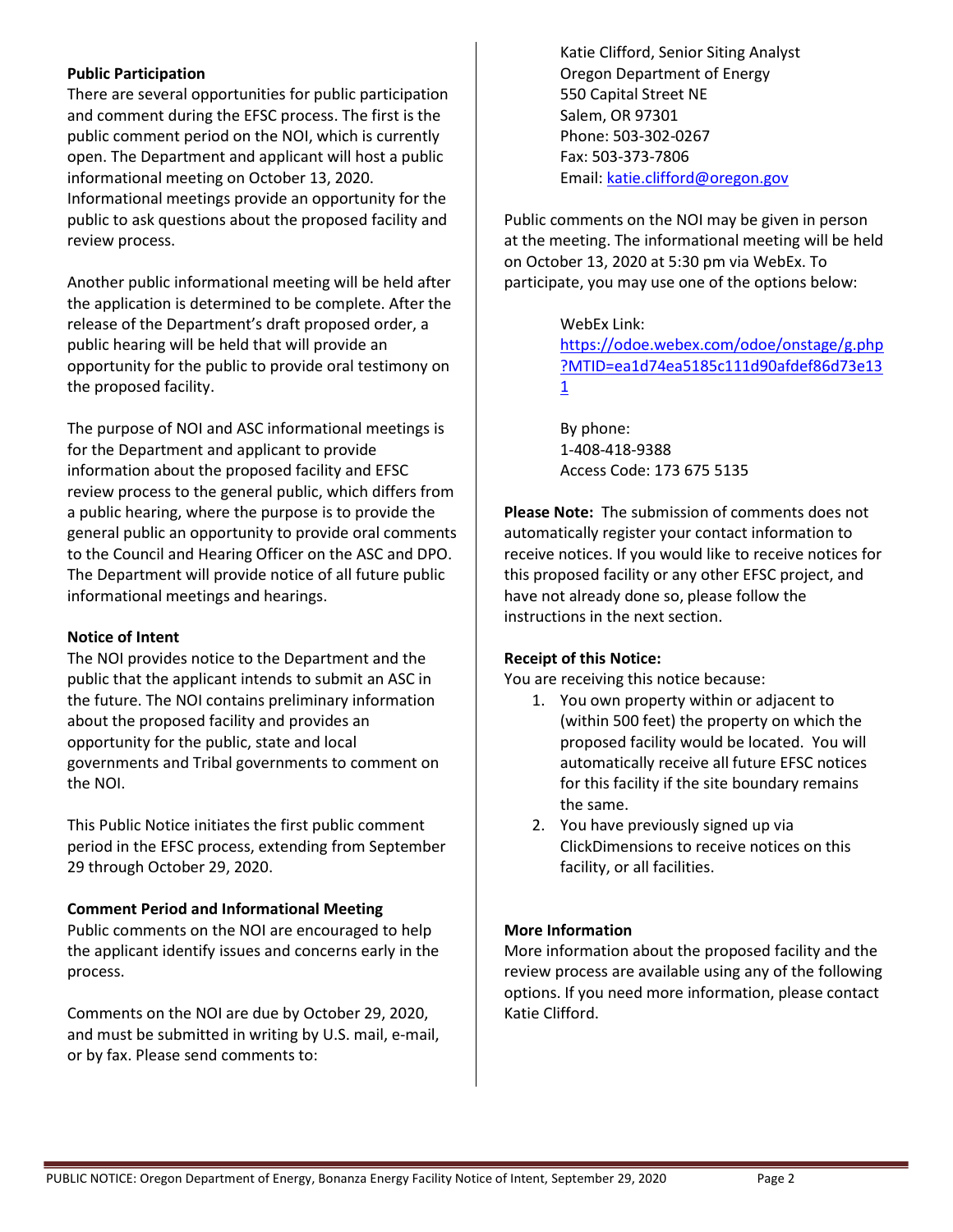# 1) ODOE's webpage

More details on the Bonanza Energy Facility, including the NOI, are available online at: https://www.oregon.gov/energy/facilitiessafety/facilities/Pages/BEF.aspx Resources describing the State Siting Process, including "Oregonians Guide to Siting and Oversight of Energy Facilities" are available at: https://www.oregon.gov/energy/facilitiessafety/facilities/Pages/default.aspx

### 2) Updates by Email/Mail

Subscribe to ClickDimensions for email updates on the proposed facility or other energy facilities under Council jurisdiction. ClickDimensions is an automated email system that allows interested members of the public to manage subscriptions to information received about ODOE projects and events. For more information, please visit: www.tinyurl.com/ODOE-EFSC.

To receive notices by U.S. Mail, please contact Katie Clifford and request to be added to the paper notice list.

#### 3) In hardcopy

Hard copies of the NOI are available for public review at:

Oregon Department of Energy 550 Capitol Street NE Salem, OR 97301

Please contact the Department to arrange viewing of hard copies of the NOI.

#### Accessibility information

The Oregon Department of Energy is committed to accommodating people with disabilities. If you require any special physical or language accommodations, or need information in an alternate format, please contact Michiko Mata at 503-378-3895, toll-free in Oregon at 800-221-8035, or email to michiko.mata@oregon.gov.